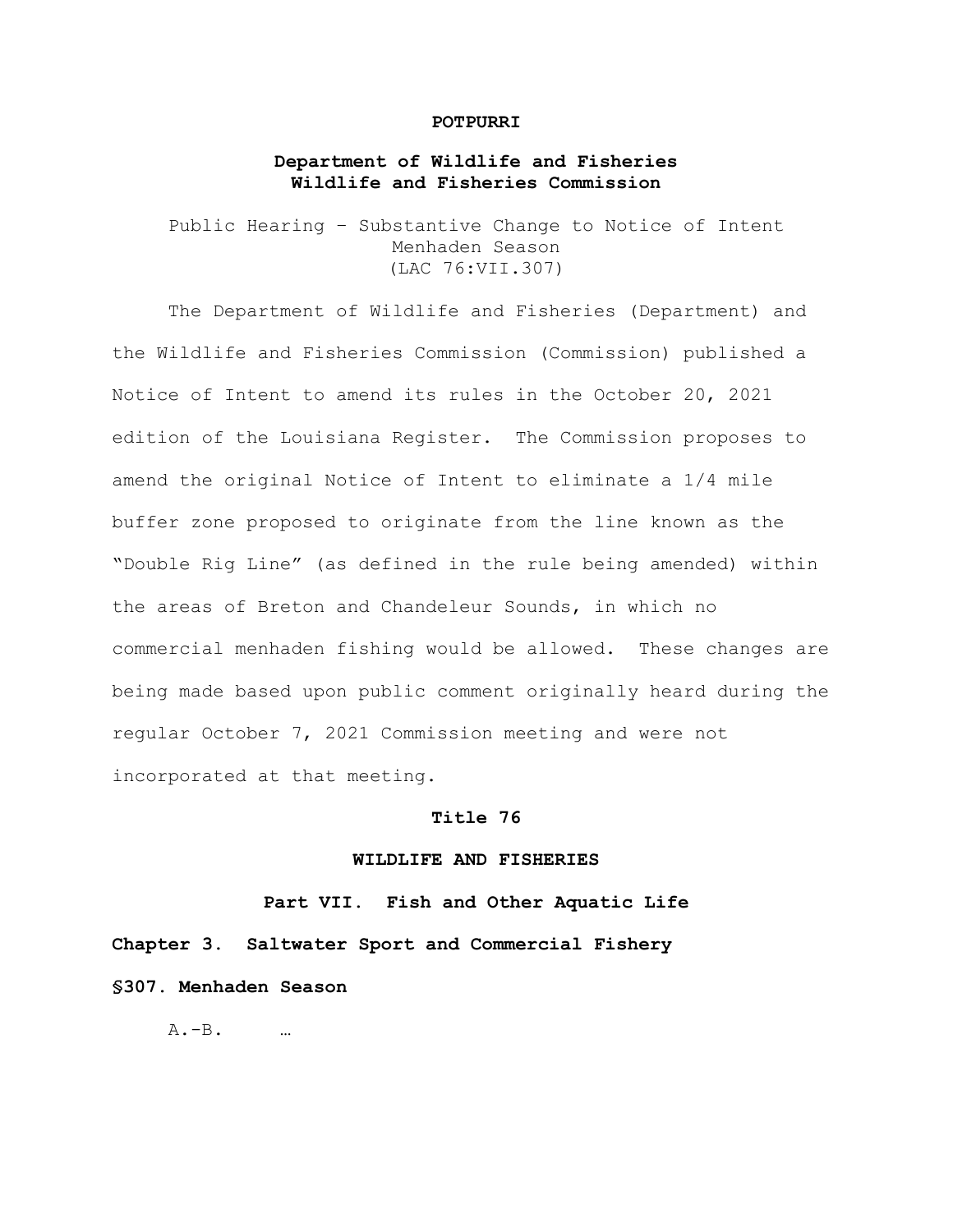C. The menhaden season shall apply to all waters 1/4 statute mile seaward of the inside-outside line described in R.S. 56:495, except as noted in Subsection D, including waters in the Federal Exclusive Economic Zone (EEZ), and in Chandeleur and Breton Sounds as described in Subsection E below. All other inside waters and passes are permanently closed to menhaden fishing.

D. Coastal Buffer Restrictions

1. Restrictions off Elmer's Island, Louisiana. The menhaden season shall apply to waters beginning 1 statute mile seaward of the inside-outside line from the eastern shore of Belle Pass, Louisiana to the eastern shore of Caminada Pass, Louisiana.

2. Restrictions off Grand Isle, Louisiana. The menhaden season shall apply to waters beginning 3 statute miles seaward of the inside-outside line from the eastern shore of Caminada Pass, Louisiana to the eastern shore of Barataria Pass, Louisiana.

3. Restrictions off West Grand Terre Island, Louisiana. The menhaden season shall apply to waters beginning 1 statute mile seaward of the inside-outside line from the eastern shore of Barataria Pass, Louisiana to the eastern shore of Pass Abel, Louisiana.

4. Repealed.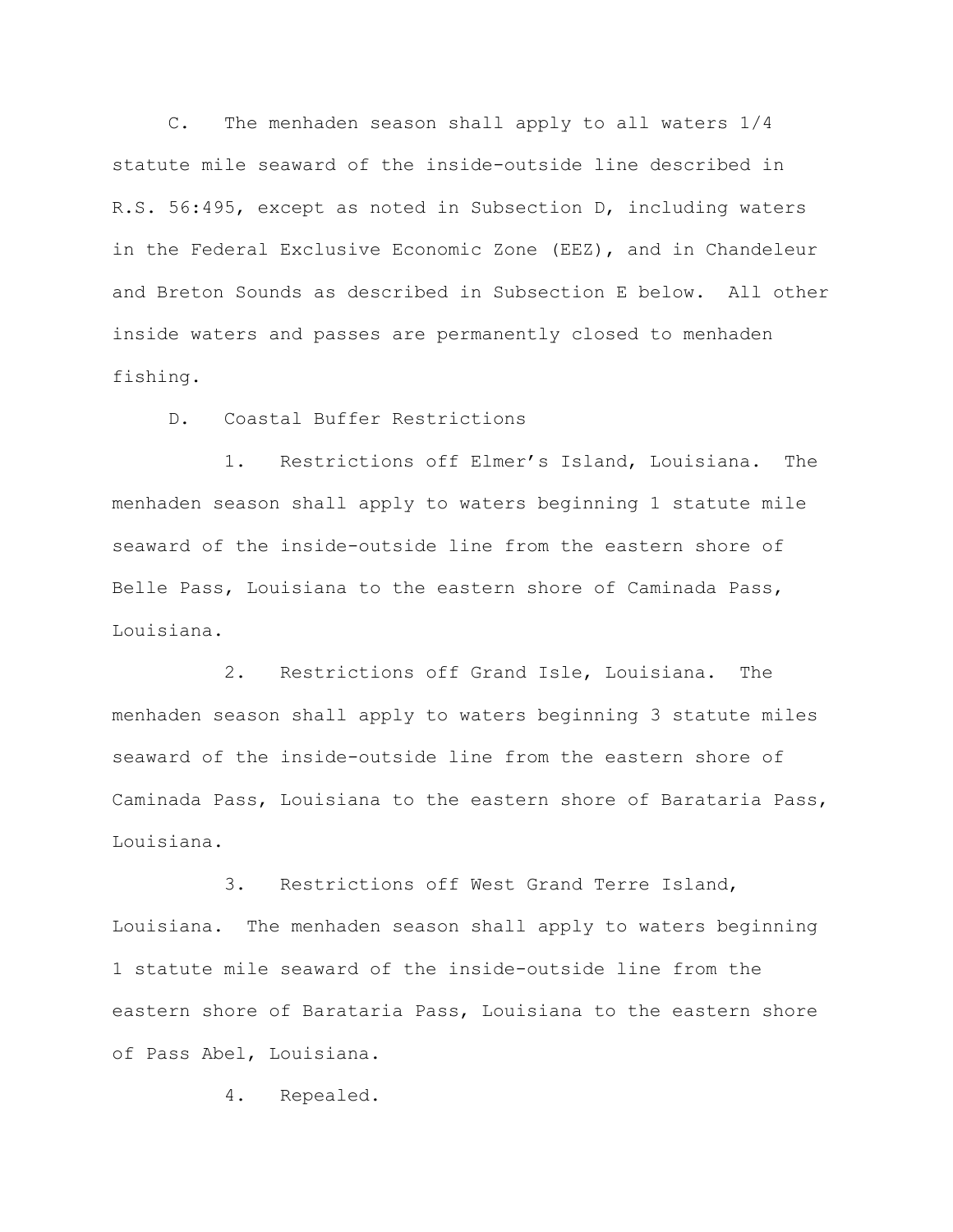E. For purposes of the menhaden season, Breton and Chandeleur Sounds are described as that portion of the statutorily described inside waters as shown on a map by Raymond C. Impastato, P.L.S., dated July 20, 1992, and more particularly described as follows.

1. Beginning at the most northerly point on the south side of Taylor Pass, Latitude 29 degrees 23 minutes 00 seconds N, Longitude 89 degrees 20 minutes 06 seconds W which is on the inside-outside shrimp line as described in R.S. 56:495; thence westerly to Deep Water Point, Latitude 29 degrees 23 minutes 36 seconds N, Longitude 89 degrees 22 minutes 54 seconds W; thence westerly to Coquille Point, Latitude 29 degrees 23 minutes 36 seconds N, Longitude 89 degrees 24 minutes 12 seconds W; thence westerly to Raccoon Point, Latitude 29 degrees 24 minutes 06 seconds N, Longitude 89 degrees 28 minutes 10 seconds W; thence northerly to the most northerly point of Sable Island, Latitude 29 degrees 24 minutes 54 seconds N, Longitude 89 degrees 28 minutes 27 seconds W; thence northwesterly to California Point, Latitude 29 degrees 27 minutes 33 seconds N, Longitude 89 degrees 31 minutes 18 seconds W; thence northerly to Telegraph Point, Latitude 29 degrees 30 minutes 57 seconds N, Longitude 89 degrees 30 minutes 57 seconds W; thence northerly to Mozambique Point, Latitude 29 degrees 37 minutes 20 seconds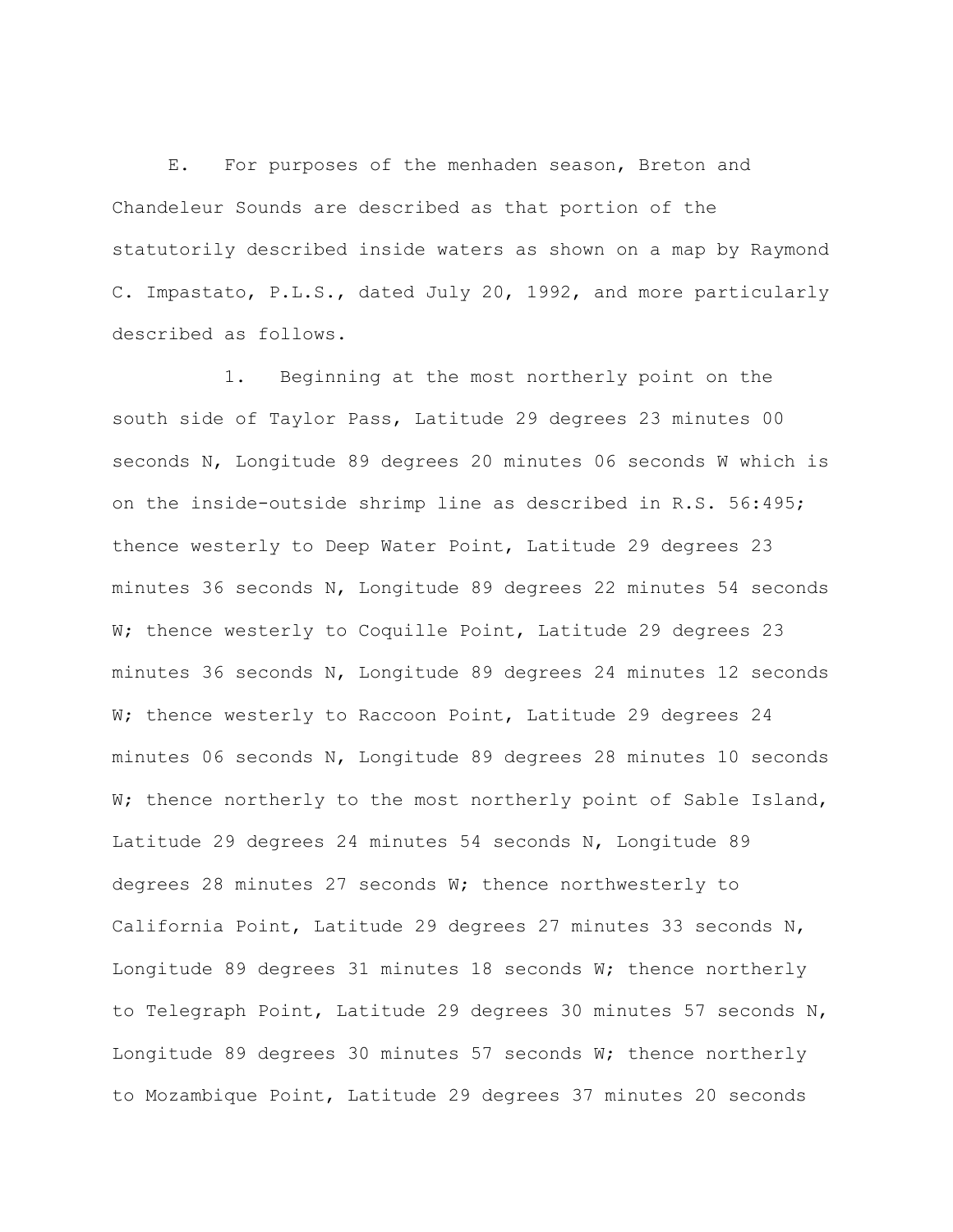N, Longitude 89 degrees 29 minutes 11 seconds W; thence northeasterly to Grace Point (red light no. 62 on the M.R.G.O.), Latitude 29 degrees 40 minutes 40 seconds N, Longitude 89 degrees 23 minutes 10 seconds W; thence northerly to Deadman Point, Latitude 29 degrees 44 minutes 06 seconds N, Longitude 89 degrees 21 minutes 05 seconds W; thence easterly to Point Lydia, Latitude 29 degrees 45 minutes 27 seconds N, Longitude 89 degrees 16 minutes 12 seconds W; thence northerly to Point Comfort, Latitude 29 degrees 49 minutes 32 seconds N, Longitude 89 degrees 14 minutes 18 seconds  $W$ ; thence northerly to the most easterly point on Mitchell Island, Latitude 29 degrees 53 minutes 42 seconds N, Longitude 89 degrees 11 minutes 50 seconds W; thence northerly to the most easterly point on Martin Island, Latitude 29 degrees 57 minutes 30 seconds N, Longitude 89 degrees 11 minutes 05 seconds W; thence northerly to the most easterly point on Brush Island, Latitude 30 degrees 02 minutes 42 seconds N, Longitude 89 degrees 10 minutes 06 seconds W; thence northerly to Door Point, Latitude 30 degrees 03 minutes 45 seconds N, Longitude 89 degrees 10 minutes 08 seconds W; thence northerly to the most easterly point on Isle Au Pitre, Latitude 30 degrees 09 minutes 27 seconds N, Longitude 89 degrees 11 minutes 02 seconds W; thence north (grid) a distance of 19214.60 feet to a point on the Louisiana-Mississippi Lateral Boundary, Latitude 30 degrees 12 minutes 37.1781 seconds N,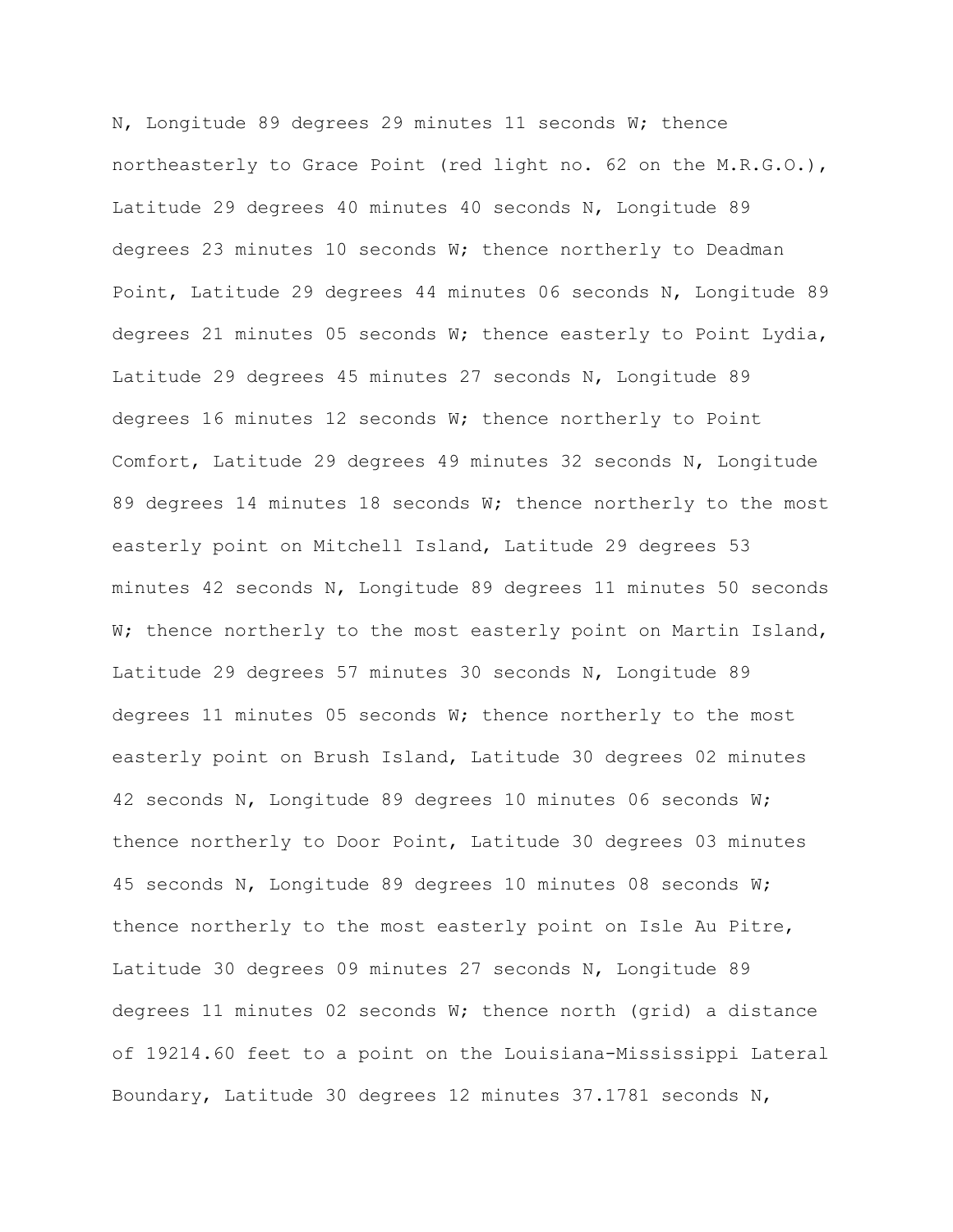Longitude 89 degrees 10 minutes 57.8925 seconds W; thence S60 degrees 20 minutes 06 seconds E (grid) along the Louisiana-Mississippi Lateral Boundary a distance of 31555.38 feet, Latitude 30 degrees 09 minutes 57.4068 seconds N, Longitude 89 degrees 05 minutes 48.9240 seconds W; thence S82 degrees 53 minutes 53 seconds E (grid) continuing along the Louisiana-Mississippi Lateral Boundary a distance of 72649.38 feet, Latitude 30 degrees 08 minutes 14.1260 seconds N, Longitude 89 degrees 52 minutes 10.3224 seconds W; thence south (grid) a distance of 32521.58 feet to the Chandeleur Light, Latitude 30 degrees 02 minutes 52 seconds N, Longitude 88 degrees 52 minutes 18 seconds W, which is on the inside-outside shrimp line as described in R.S. 56:495; thence southeasterly along the insideoutside shrimp line as described in R.S. 56:495 to the point of beginning.

AUTHORITY NOTE: Promulgated in accordance with R.S. 56:313, 56:6(25)(a), 56:315, and 56:326.3.

HISTORICAL NOTE: Promulgated by the Department of Wildlife and Fisheries, Wildlife and Fisheries Commission, LR 5:329 (October 1979), amended LR 14:547 (August 1988), LR 19:58 (January 1993), LR 19:1179 (September 1993), LR .

### **Public Hearing**

In accordance with R.S. 49:968(H)(2), a public hearing on proposed substantive changes will be held by the Department of